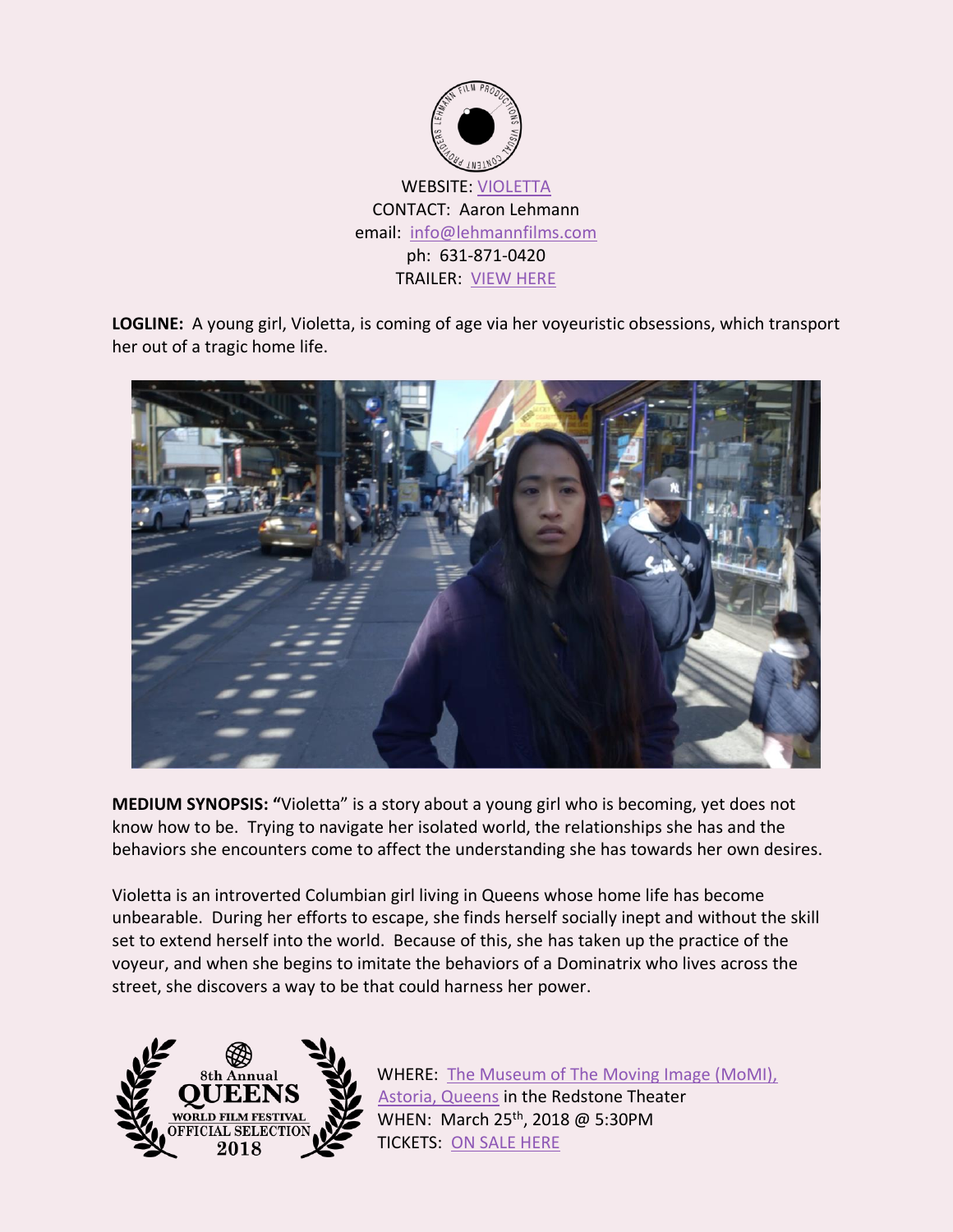![](_page_1_Picture_0.jpeg)

**LONG SYNOPSIS:** "Violetta" is a short film, written and directed by **[Aaron Lehmann](http://www.imdb.com/name/nm3228800/)**, about a young girl who is coming of age via her voyeuristic obsessions, which transport her out of a tragic home life. It was produced while attending the **[Stony Brook University | Killer](http://www.stonybrook.edu/southampton/mfa/film/index.html)  Films [graduate program](http://www.stonybrook.edu/southampton/mfa/film/index.html)** in New York City. "Violetta" was inspired by, and filmed entirely in Jackson Heights, Queens.

![](_page_1_Picture_2.jpeg)

Violetta lives with her father, Diego (**[Jorge Alberto Alvarado](http://www.imdb.com/name/nm3086948/)**), in a claustrophobic apartment and neighborhood in Queens, New York City. After the loss of her Mother a few years ago, her Father has developed a drinking problem and she, as a result, has grown increasingly introverted and socially phobic. It is a coming of age story that showcases Violetta's developing obsessions with a Dominatrix, who lives across the street, and a young skater boy, Justin (**[Peter](http://www.imdb.com/name/nm7766050/?mode=desktop&ref_=m_ft_dsk)  [Louis Shaw](http://www.imdb.com/name/nm7766050/?mode=desktop&ref_=m_ft_dsk)**), who practices nearby her home.

![](_page_1_Picture_4.jpeg)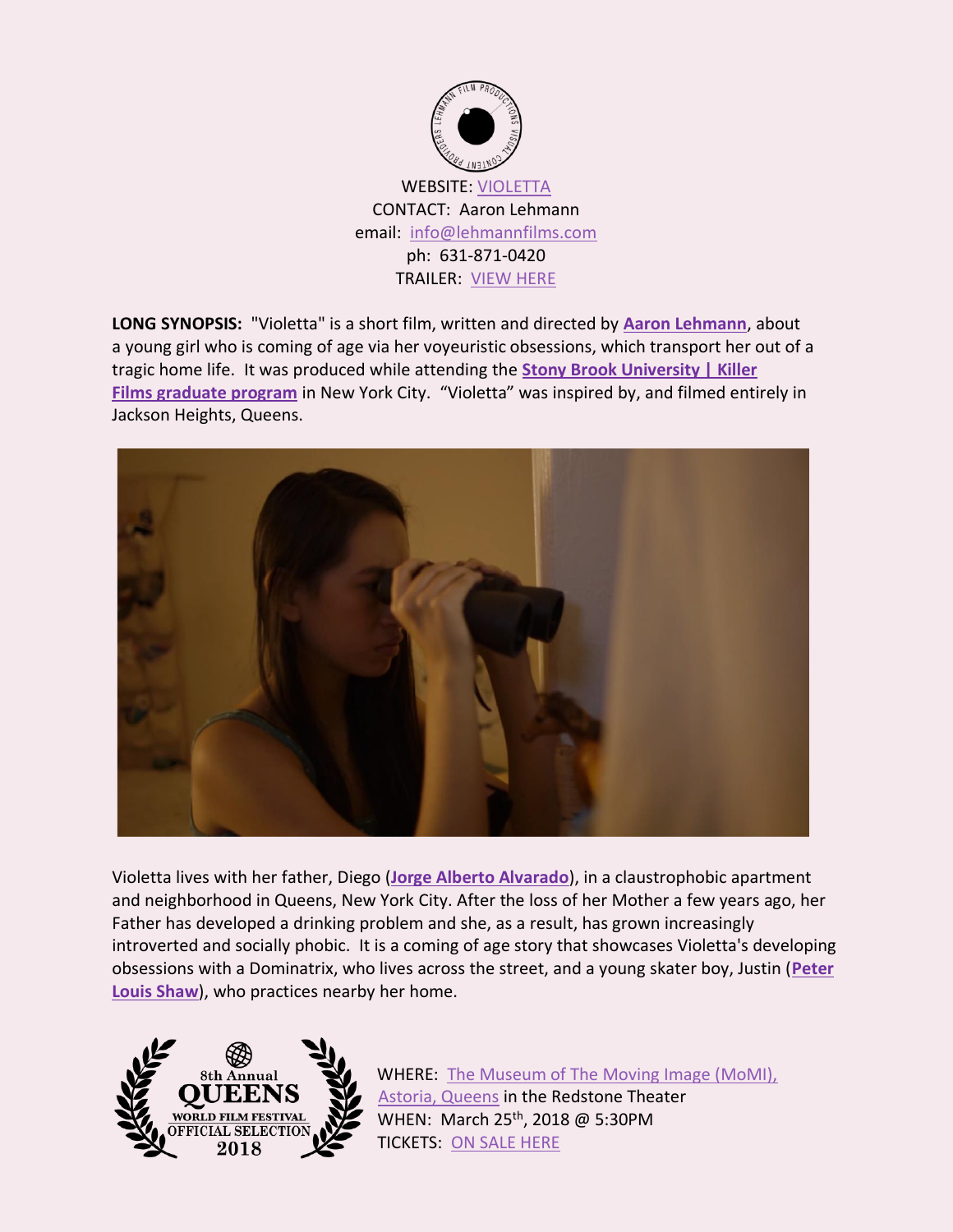![](_page_2_Picture_0.jpeg)

These obsessions may be pathways for her escape, as things becoming increasingly anarchic at home.

The film was beautifully shot by **[DoP Marcin Kapron](http://marcinkapron.com/)** in a documentary-like style inspired by the films of the **[Dardenne brothers](https://en.wikipedia.org/wiki/Dardenne_brothers)**. The lead character of Violetta is passionately and skillfully portrayed by **[Patty Santa Cruz](http://www.imdb.com/name/nm6603019/)**. "Violetta" is a story about Colombian immigrants and the isolation felt in a foreign land and culture. It is about loss, addiction, obsession and the formation of identity.

![](_page_2_Picture_3.jpeg)

![](_page_2_Picture_4.jpeg)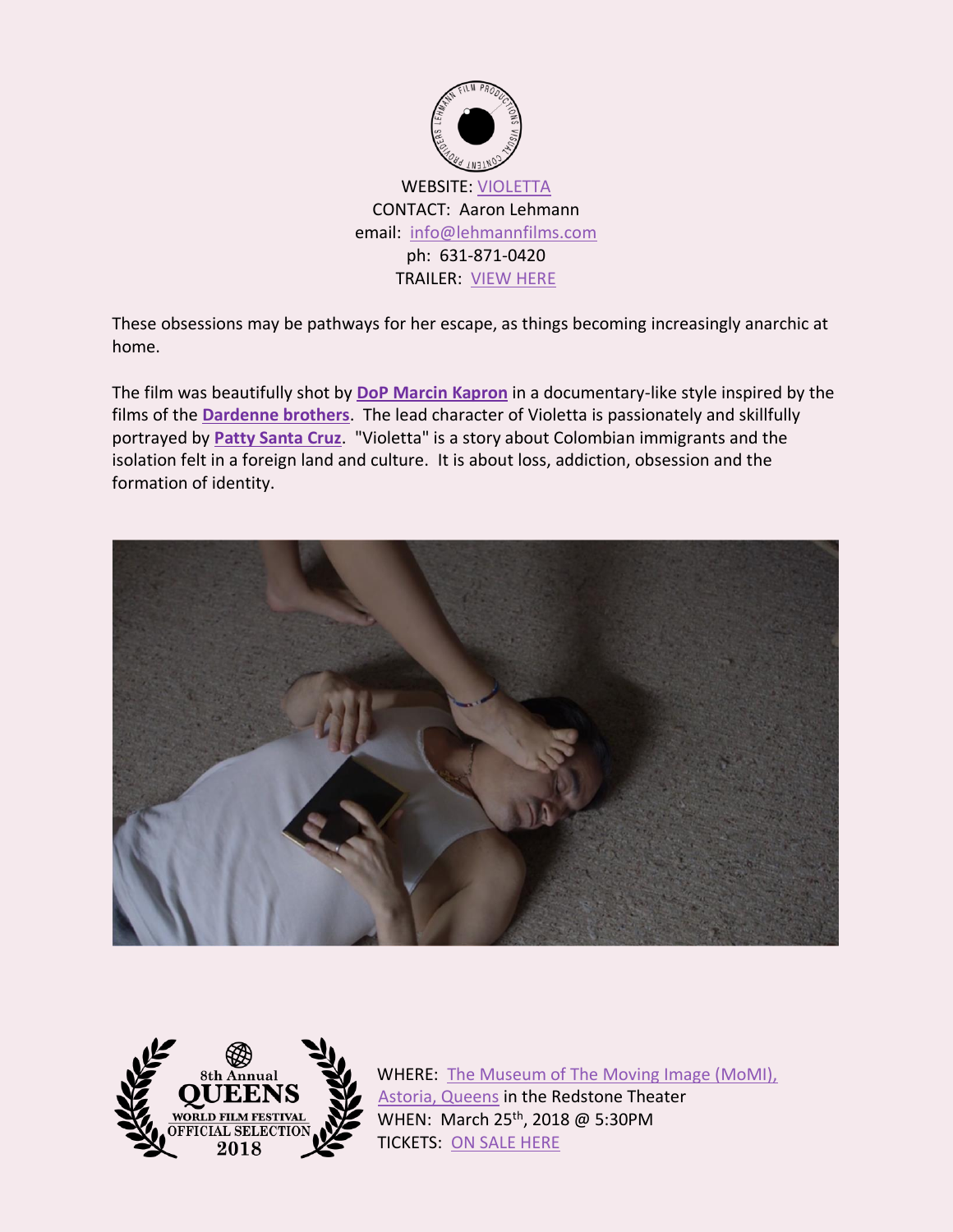![](_page_3_Picture_0.jpeg)

**BIOS:**

**Aaron Lehmann** (Director/Writer/Producer): Aaron Lehmann is the founder of Lehmann Film Productions, a visual content provider whose mission is to enable innovative, contemporary storytelling through a variety of visual platforms and mediums. Lehmann Films is dedicated to producing thought-provoking and well-crafted, emotionally driven content. Aaron is a recent graduate of the film directing program at Stony Brook University|Killer Films' graduate program in Manhattan, New York. Previously, he earned a BFA in film production and screenwriting at the School of Visual Arts in New York City. Aaron was a member of the Playwright and Director's Unit of The Actors Studio from 2004 - 2014.

## **Marcin Karpon** (DoP): Marcin Kapron is a NYC based cinematographer.

He studied Film and Media Production at the New School University in NYC, and later cinematography at the Polish National Film School (PWSFTViT) in Lodz, Poland.Marcin's body of work includes narrative, documentary, fashion and commercial projects, which brought him to different parts of the world, from medieval castles in Europe, deep into the Amazonian Jungle, to the summit of Mt. Kilimanjaro. He lensed four feature length and many short films which went on to winning awards in film festivals. His focus is to emphasize a director's vision with a poetic mood for the story and an emotional portrait of a character. In addition to other projects, Marcin is currently working on two feature length documentary films.

**Jorge Alberto Alvarado** (Actor, Diego): Jorge Alberto is from Ecuador and lives in New York City. He starred in a Turkish coffee commercial that was shot in Romania and aired in Israel. He also starred in a mockumentary short film based on the character in the commercial, witch landed Jorge on the red carpet in 2015 Cannes Film Festival. Jorge is a wine aficionado. He is avid soccer fan, enjoys sailing, and plays squash for exercise. Jorge enjoyed working with Zach Carver, Rob Richert, Brett J. Banakis, J. Wakayama Carey, Raul Torres, Jordi Wijnalda also doing the voice of a marionette, and Alonso Llosa. Jorge cannot wait to stand side by side with Boby D, Danny Devito, and ahh Pacino too-thanking the academy for finally choosing the right one. Living the dream I never had!!!!

![](_page_3_Picture_6.jpeg)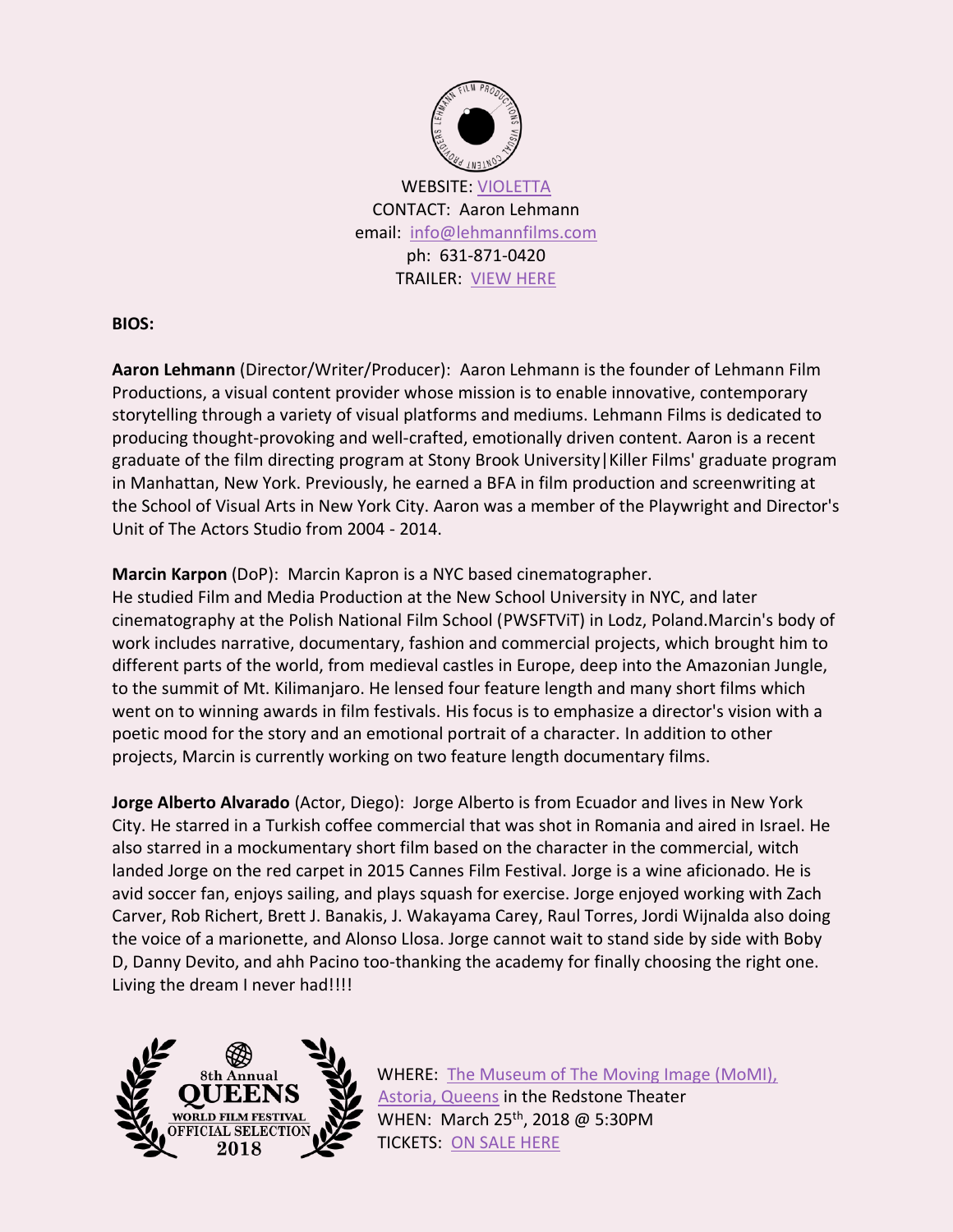![](_page_4_Picture_0.jpeg)

**DIRECTOR'S NOTE:** "Violetta" is about a young girl striving for human connection in an isolating and dangerous world. It is about the psychological avenues a person might travel when there is an offset of power dynamics within their family, and how Violetta is striving to understand this all; as her soul begins to steer her towards her own independence. Violetta is not aware of her own motivations, and is forced therefore to allow her desires to lead her into strange worlds, interactions, and discovery.

![](_page_4_Picture_2.jpeg)

![](_page_4_Picture_3.jpeg)